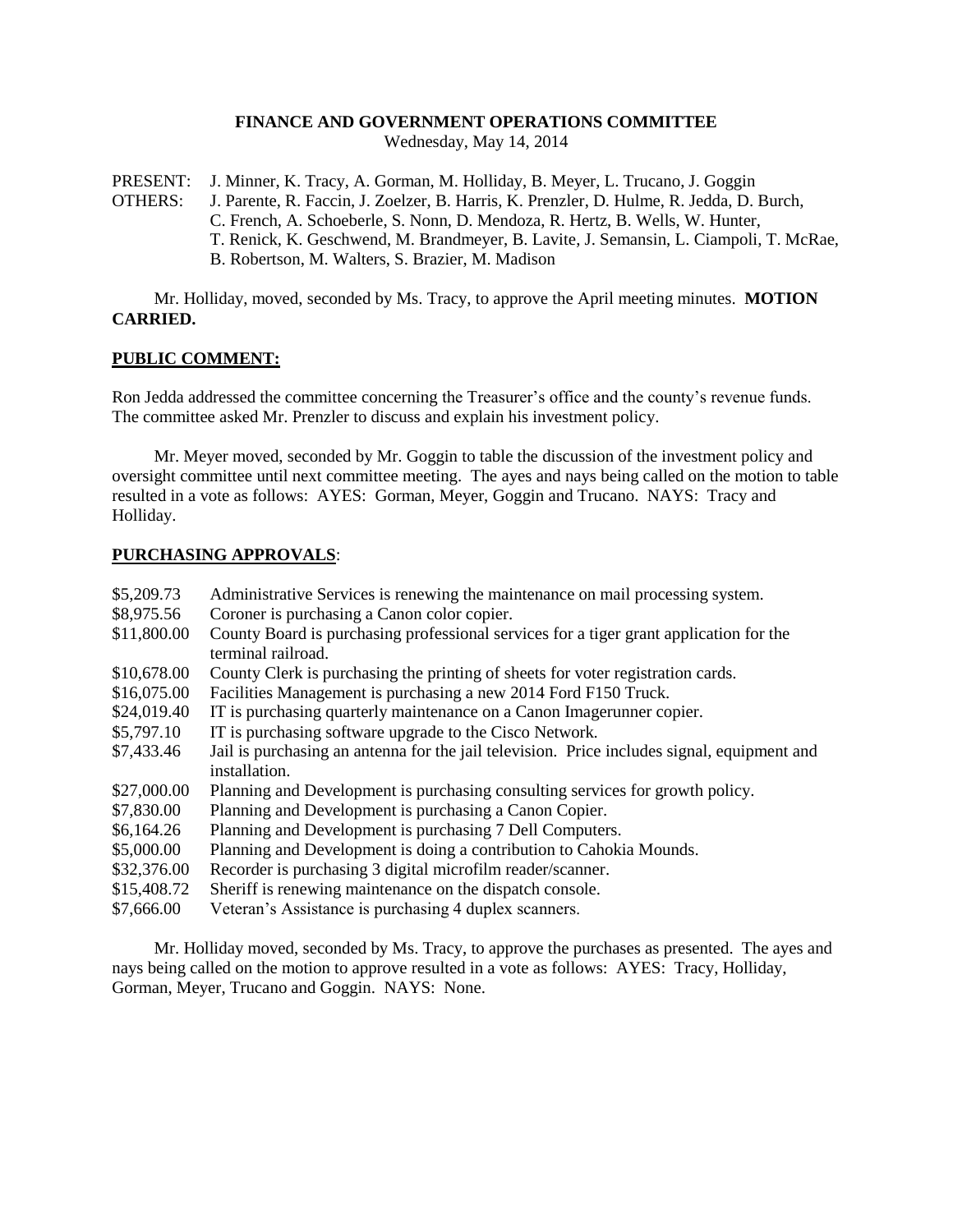# **RESOLUTIONS**:

The following resolutions were presented to the committee:

- 1. Resolution Awarding Bids for Weatherization Vendors.
- 2. Resolution to Award Contract for Roof Replacement at the Madison County Admin Building.
- 3. Resolution to Award Contract for Tuckpointing and Resealing at the Madison County Admin Building.
- 4. Resolution to Award Contract for Tuckpointing and Resealing at the Madison County Courthouse.
- 5. Resolution to Purchase New Equipment for Ten New Vehicles for the Madison County Sheriff's Office.

Mr. Meyer moved, seconded by Mr. Trucano, to approve the resolutions as presented. The ayes and nays being called on the motion to approve resulted in a vote as follows: AYES: Tracy, Holliday, Gorman, Meyer, Trucano and Goggin. NAYS: None.

## **REFUNDS**:

- \$65.00 Refund issued from Animal Control, payable to an individual due to a fee charged to someone not living in Madison County.
- \$31.17 Refund issued from SSA #1, payable to an individual due to an overpayment at closing.
- \$150.00 Refund issued from Health Department, payable to a business due to overpayment on a food permit.
- \$75.00 Refund issued from the Health Department, payable to a business due to a food permit not necessary.
- \$75.00 Refund issued from the Health Department, payable to a business due to an overpayment on a food permit.
- \$30.54 Refund issued from SSA #1, payable to an individual due to an overpayment at closing.
- \$30.54 Refund issued from SSA #1, payable to an individual due to an overpayment at closing.

Mr. Holliday moved, seconded by Mr. Meyer, to approve the refunds as presented. The ayes and nays being called on the motion to approve resulted in a vote as follows: AYES: Tracy, Holliday, Gorman, Meyer, Trucano and Goggin. NAYS: None.

## **APPROPRIATION RESOLUTIONS**:

The following resolution was presented to the committee:

- 1. Immediate Emergency Appropriation-AFIX/VFC Grant.
- 2. Immediate Emergency Appropriation-Coroners Fee Fund.
- 3. Immediate Emergency Appropriation-Capital Projects Fund.

Ms. Tracy moved, seconded by Mr. Holliday, to approve the resolutions as presented. The ayes and nays being called on the motion to approve resulted in a vote as follows: AYES: Tracy, Holliday, Gorman, Meyer, Trucano and Goggin. NAYS: None.